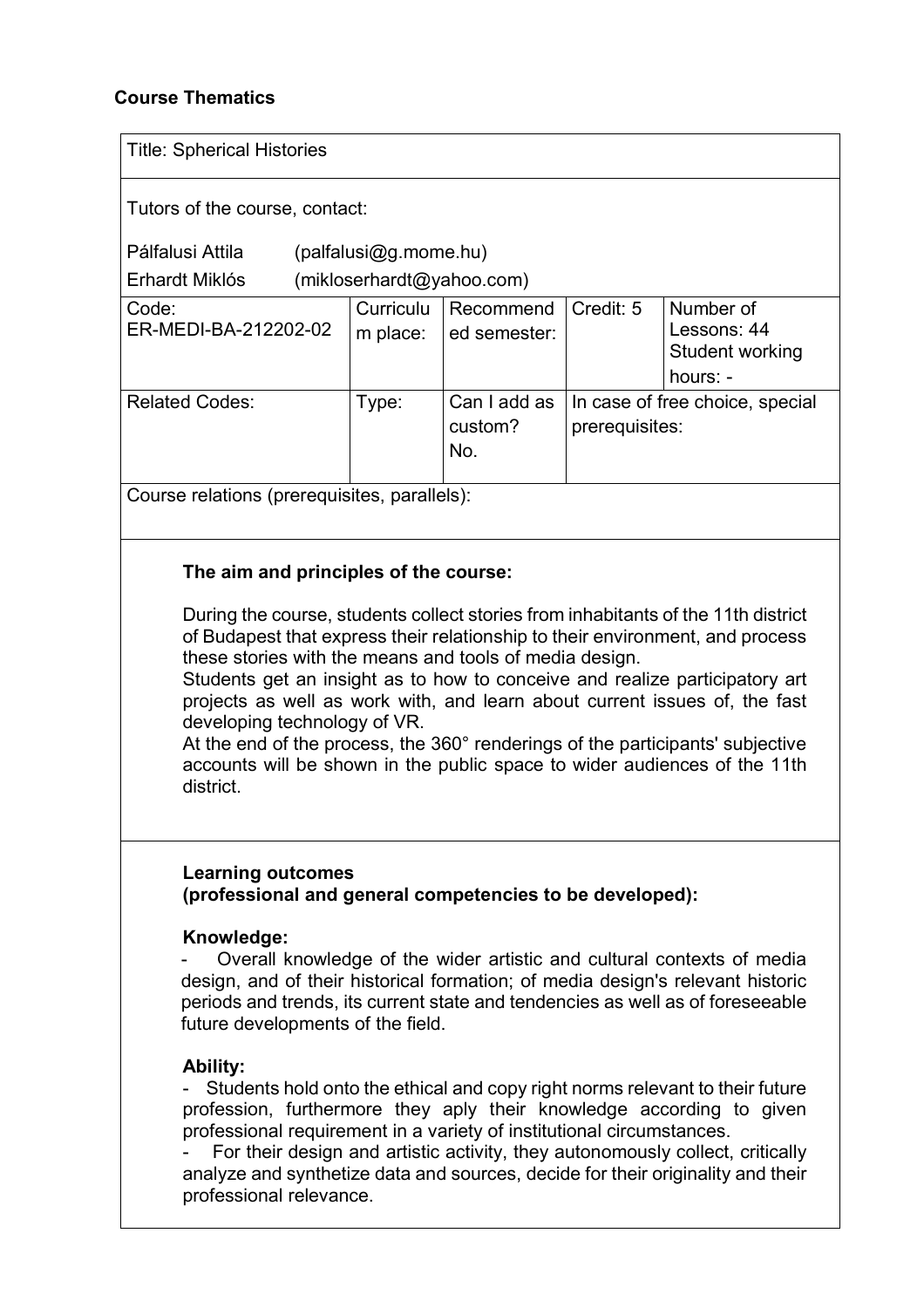| Attitude: |                                                                                                                                                                                                                                                                                                                                                     |
|-----------|-----------------------------------------------------------------------------------------------------------------------------------------------------------------------------------------------------------------------------------------------------------------------------------------------------------------------------------------------------|
|           | They are aware of the social, cultural, communal, environmental and<br>economical embeddedness of their work, and they observe the ethical norms<br>of their field.<br>They are tolerant, inclusive and emphathetic towards various social and<br>cultural groups and communities.                                                                  |
|           | Autonomy and responsibility:<br>They recognize the social, cultural and environmental impact of their<br>professional activity.                                                                                                                                                                                                                     |
|           | Topics to be processed within the course:<br>local history, cultural heritage, VR, 360° content, public art, participatory art                                                                                                                                                                                                                      |
|           | Peculiarities of learning organization / process organization:                                                                                                                                                                                                                                                                                      |
|           | <b>Students' tasks:</b>                                                                                                                                                                                                                                                                                                                             |
|           | Regular attending to classes and tutorials, keeping up with the deadlines,<br>documenting the design process, realizing and presenting the assignment.                                                                                                                                                                                              |
|           | <b>Learning environment:</b>                                                                                                                                                                                                                                                                                                                        |
|           | Room suitable for 15 students, beamer, speakers, screen, Wi-Fi and<br>computer access                                                                                                                                                                                                                                                               |
|           | <b>Evaluation:</b>                                                                                                                                                                                                                                                                                                                                  |
|           | Requirements to be met / Presentation showing:<br>Students are expected to pursue a coherent design process, at the end of<br>which works of discrete professional quality, based on autonomous<br>concepts, shall be presented. The works delivered by the students shall<br>reflect the goals of the course. Students are expected to participate |
|           | responsibly both in the processing and the production phases of the<br>assignment, be it individual or team working methods.                                                                                                                                                                                                                        |
|           | <b>Evaluation method:</b>                                                                                                                                                                                                                                                                                                                           |